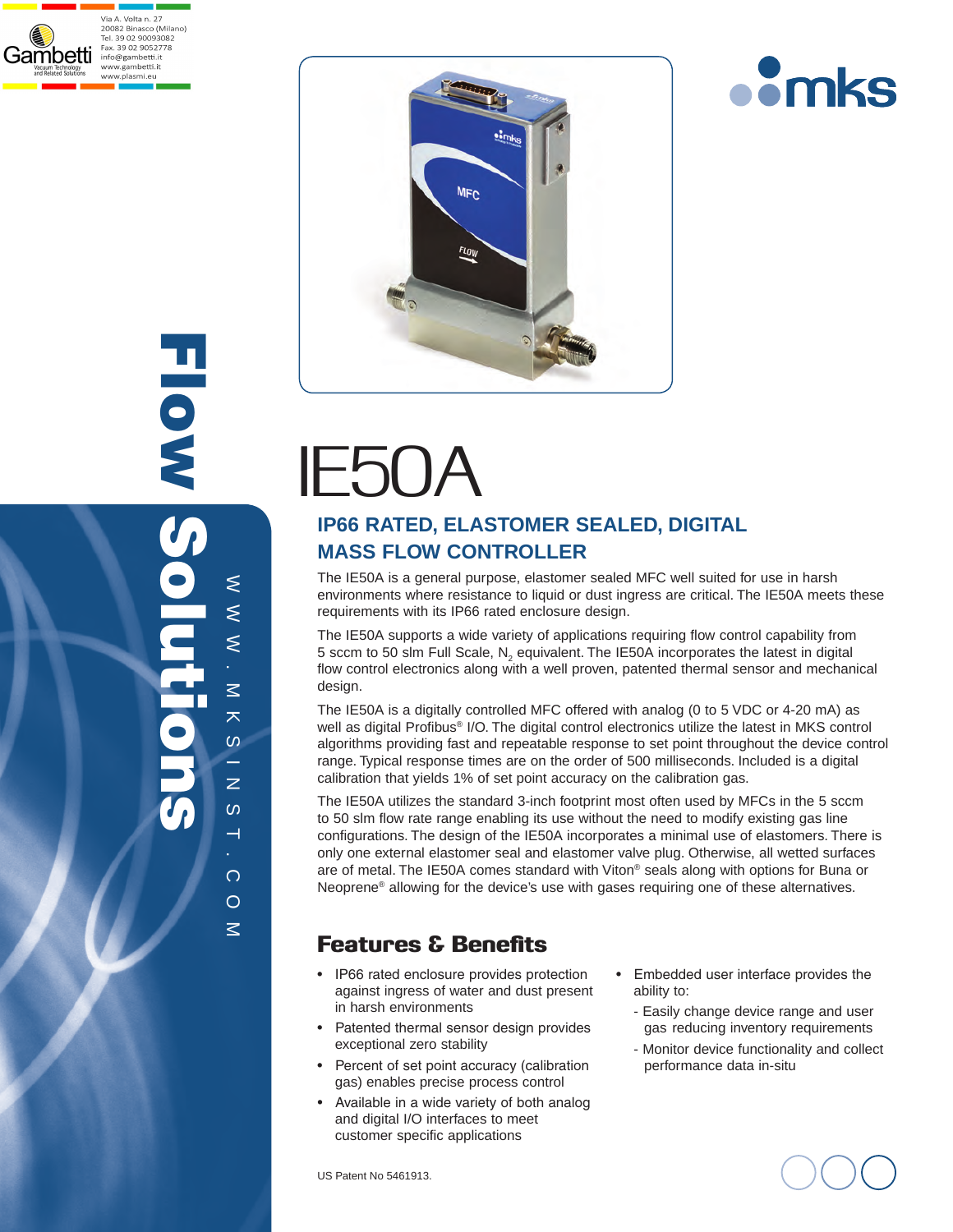## **Performance**

| Full Scale Flow Ranges (N <sub>2</sub> equivalent)                                                       | 5 - 50000 sccm                                                                                                                                                                                                                                                                                |  |  |
|----------------------------------------------------------------------------------------------------------|-----------------------------------------------------------------------------------------------------------------------------------------------------------------------------------------------------------------------------------------------------------------------------------------------|--|--|
| <b>Maximum Inlet Pressure</b>                                                                            | 150 psig (cannot exceed pressure differential requirement across MFC)                                                                                                                                                                                                                         |  |  |
| <b>Normal Operating Pressure Differential (N, F.S.)</b><br>(with atmospheric pressure at the MFC outlet) | 10 to 5000 sccm; 10 to 40 psid<br>10000 to 20000 sccm; 15 to 40 psid<br>30000 to 50000 sccm; 25 to 40 psid                                                                                                                                                                                    |  |  |
| <b>Proof Pressure</b>                                                                                    | $1000$ psig                                                                                                                                                                                                                                                                                   |  |  |
| <b>Burst Pressure</b>                                                                                    | $1500$ psig                                                                                                                                                                                                                                                                                   |  |  |
| <b>Control Range</b>                                                                                     | 2% to 100% of F.S. (range on mech.)                                                                                                                                                                                                                                                           |  |  |
| Typical Accuracy (with N <sub>2</sub> calibration gas)                                                   | $\pm$ 1% of set point for 20 to 100% F.S.                                                                                                                                                                                                                                                     |  |  |
|                                                                                                          | $\pm$ 0.2% of F.S. for 2 to 20% F.S.                                                                                                                                                                                                                                                          |  |  |
| <b>Repeatability</b>                                                                                     | $± 0.3%$ of Reading                                                                                                                                                                                                                                                                           |  |  |
| <b>Resolution</b>                                                                                        | 0.1% of Full Scale                                                                                                                                                                                                                                                                            |  |  |
| <b>Temperature Coefficients</b>                                                                          |                                                                                                                                                                                                                                                                                               |  |  |
| Zero                                                                                                     | $< 0.05\%$ of F.S./°C                                                                                                                                                                                                                                                                         |  |  |
| Span                                                                                                     | < 0.08% of Rdg./°C                                                                                                                                                                                                                                                                            |  |  |
| <b>Inlet Pressure Coefficient</b>                                                                        | $< 0.02\%$ of Rdg./psi                                                                                                                                                                                                                                                                        |  |  |
| <b>Typical Controller Settling Time</b>                                                                  | < 750 msec., typical above 5% F.S.                                                                                                                                                                                                                                                            |  |  |
| (per SEMI Guideline E-17-0600)                                                                           |                                                                                                                                                                                                                                                                                               |  |  |
| <b>Warm-up Time</b>                                                                                      | $<$ 30 min                                                                                                                                                                                                                                                                                    |  |  |
| (to within 0.2% of F.S. of steady state performance)                                                     |                                                                                                                                                                                                                                                                                               |  |  |
| <b>Operating Temperature Range (Ambient)</b>                                                             | 10°C to 50°C                                                                                                                                                                                                                                                                                  |  |  |
| <b>Storage Humidity</b>                                                                                  | 0 to 95% relative humidity, non-condensing                                                                                                                                                                                                                                                    |  |  |
| <b>Storage Temperature</b>                                                                               | -20 $^{\circ}$ to 80 $^{\circ}$ C (-4 $^{\circ}$ to 149 $^{\circ}$ F)                                                                                                                                                                                                                         |  |  |
| <b>Mechanical</b>                                                                                        |                                                                                                                                                                                                                                                                                               |  |  |
| <b>Fittings</b> (compatible with)                                                                        | Swagelok <sup>®</sup> 4 VCR <sup>®</sup> male, Swagelok 4 VCO <sup>®</sup> male, 1/4" Swagelok<br>compression seal, Swagelok 8 VCR male, 1/8" Swagelok,<br>1/2" Swagelok, 6 mm Swagelok, 8 mm Swagelok, KF-16, 3/8" Swagelok,<br>8 VCO Male, 10mm Swagelok, 12mm Swagelok, 2 VCR Male, C-Seal |  |  |
| <b>Leak Integrity</b>                                                                                    |                                                                                                                                                                                                                                                                                               |  |  |
| External (scc/sec He)                                                                                    | $< 1 \times 10^{-09}$                                                                                                                                                                                                                                                                         |  |  |
| Through closed valve                                                                                     | Up to 10K valve <0.1% of FS at 40 psig to atmosphere<br>20K - 50K valve <1.0% of FS at 40 psig to atmosphere<br>(To assure no flow-through, a separate positive shut-off valve is required.)                                                                                                  |  |  |
| <b>Wetted Materials</b>                                                                                  |                                                                                                                                                                                                                                                                                               |  |  |
| Standard                                                                                                 | 316L S.S. VAR (equivalent to 316 S.S. SCQ for semiconductor quality),<br>316 S.S., Elgilov <sup>®</sup> , Nickel                                                                                                                                                                              |  |  |
| Seals and Valve Seat                                                                                     | Viton, Buna-N, Neoprene, Kalrez®, EPDM (Class VI), Viton (Class VI)                                                                                                                                                                                                                           |  |  |

**Surface Finish** 16µ inch average Ra **Weight Weight less than 3 lbs (1.4kg) Enclosure Rating IP66** 

### **Electrical Analog I/O**

**Flow Input/Output Signal** Current (4 to 20 mA) 15 pin Type "D" male **Compliance** CE

**Input Power Required**  $+15$  to  $+24$  VDC @ (< 4 watts)

Voltage (0 to 5 VDC)  $\blacksquare$  15 pin Type "D" male, 9 pin Type "D" male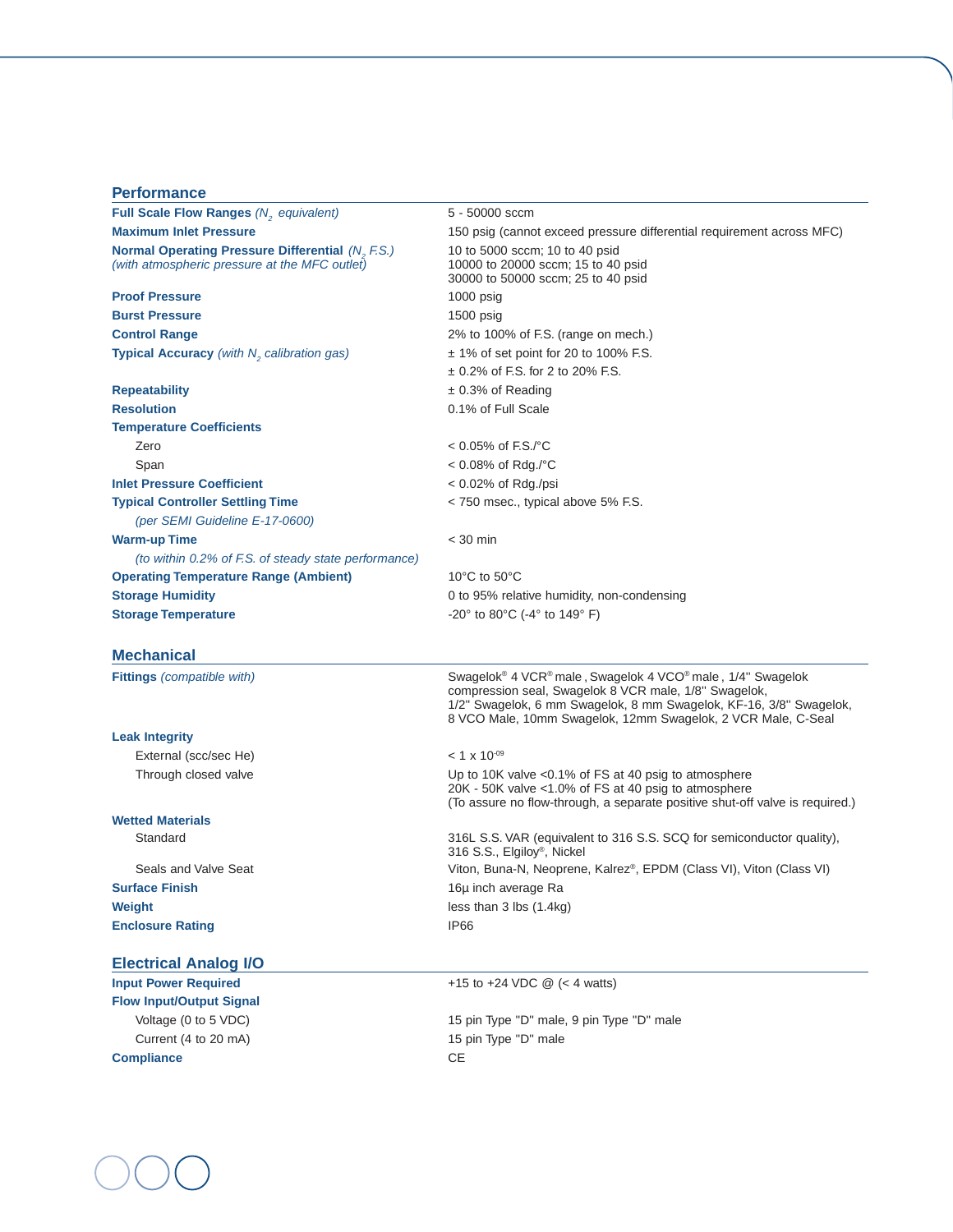# **Specifications**

#### **Digital I/O**

| <b>Digital I/O</b>                | <b>Profibus<sup>®</sup></b>                                  |
|-----------------------------------|--------------------------------------------------------------|
| <b>Input Power Required</b>       | +15 to +24 VDC $(< 4$ watts)                                 |
| <b>Connector</b>                  | 9 pin Type D male (power) and<br>9 pin Type D female (comm.) |
| <b>Data Rate Switch/Selection</b> | No switch<br>Set Data Rate via Profibus                      |
| Data Rate                         | Data Rate (User Selectable)<br>9.6 Kbps to 12 Mbps           |
| <b>MAC ID Switches/Addresses</b>  | Station Addresses 0.0 to 9.9                                 |
| <b>Network Size</b>               | Up to 99 nodes                                               |
| <b>Network Topology</b>           | Master/slave                                                 |
| <b>Compliance</b>                 | <b>CE</b>                                                    |
|                                   |                                                              |

## Dimensional Drawing



#### **Dimensional Drawing — Analog 15 pin D for either 0 to 5 VDC or 4 to 20 mA I/O shown above with VCR fittings\***

*\*(See manual for additional I/O and fitting types)* 

*Note: Unless specified, dimensions are nominal values in inches (mm referenced).*